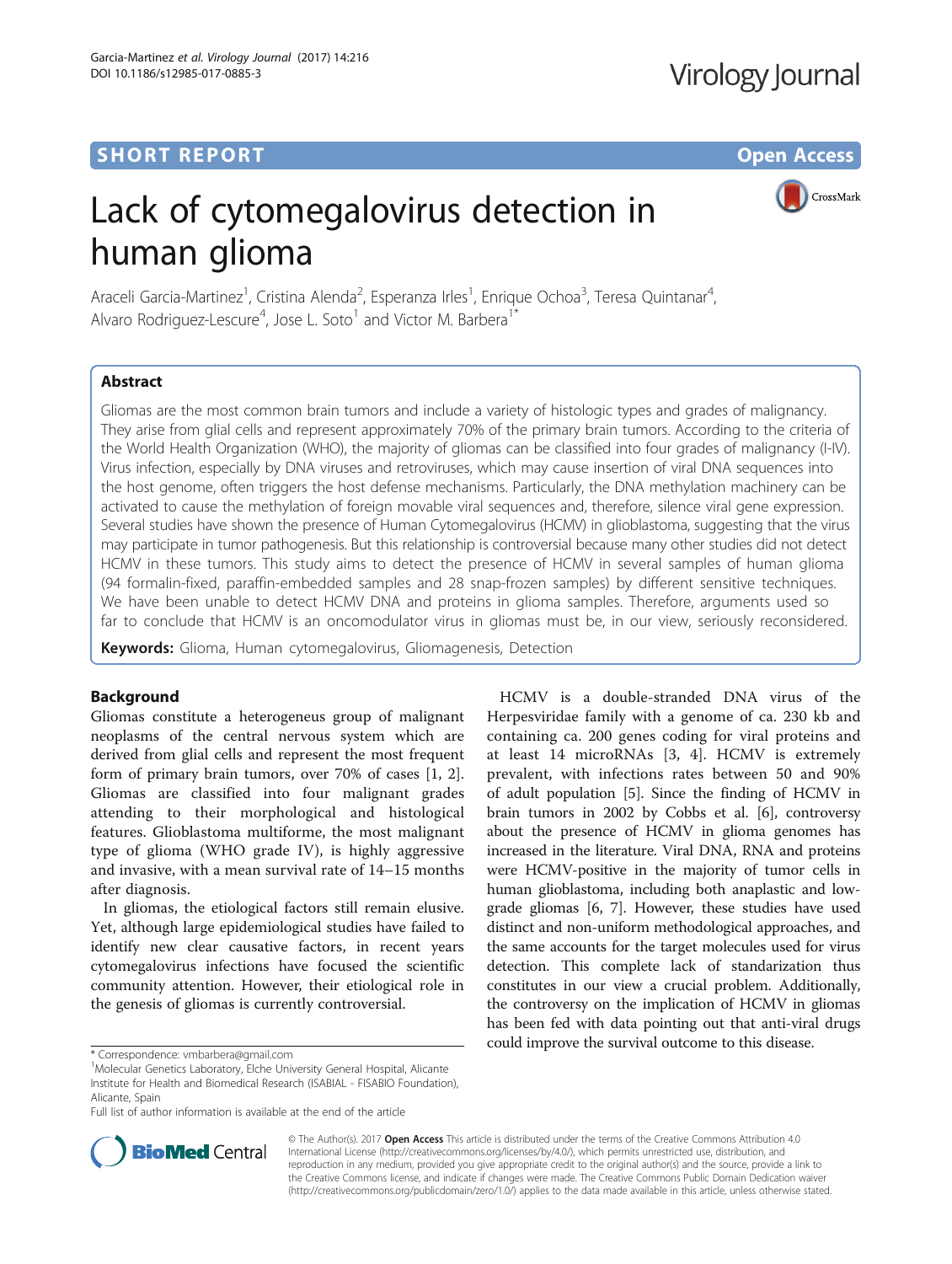# Procedure and results

With the aim of shedding light on such uncertainty, we set to analyze in this study a large series of primary gliomas in order to detect the presence of HCMV by a diagnostic, validated real-time PCR method. With this purpose, we analyzed a panel of 68 formalin-fixed, paraffin-embedded samples and 28 snap-frozen samples from patients with astrocytoma obtained from the biobank of the Hospital General Universitario de Elche, together with 26 formalin-fixed, paraffin-embedded samples from patients with astrocytoma from the biobank of the Hospital General Universitario de Alicante (total, 122 samples; Table 1). Additionally, a formalinfixed, paraffin-embedded tissue sample of lung infected with HCMV was used as a positive control.

Genomic DNA was isolated from tumor and control tissues using the high performance QIAamp DNA Investigator forensic kit. HCMV DNA detection in glioma samples was performed with 5 uL of isolated genomic DNA per RT-PCR reaction in an Applied Biosystems 7500 Real-Time PCR System using a very sensitive diagnostic validated test, RealStar CMV PCR kit 1.0 (Altona Diagnostics GmbH, Hamburg, Germany). This assay includes an internal control (heterologous amplification system) and in each reaction we included the four standardized concentrations of HCMV specific DNA  $(10^{1}$ - $10^{4}$ genome copies) supplied with the kit. As a positive control we used genomic DNA from formalin-fixed, paraffinembedded lung tissue of an infected donor. For HCMV DNA analysis, a four-point standard curve (Pearson's correlation coefficient, >0.99) was used to interpolate the HCMV viral load from 10 to 10,000 copies (Additional file [1](#page-2-0)). Surprisingly, 119 samples of the whole set of gliomas analyzed showed undetectable levels of HCMV DNA, and only three cases showed a low number  $(\langle 10 \rangle)$  of viral copies (Table 2).

A nested PCR approach was used in a selected subset of samples. Genomic DNAs from two formalinfixed, paraffin-embedded and 28 snap-frozen samples

Table 1 Patient characteristics

| Variable      | Number | Percent  |
|---------------|--------|----------|
|               |        |          |
| Gender        |        |          |
| Male          | 72     | 59       |
| Female        | 50     | 41       |
| Age (years)   |        |          |
| Mean          |        | 54       |
| Range         |        | $4 - 81$ |
| Tumor grade   |        |          |
| $\mathbf{  }$ | 16     | 13.1     |
| Ш             | 19     | 15.6     |
| $\mathsf{IV}$ | 87     | 71.3     |

Table 2 Results of the different techniques used

| Technique  | Number of samples HCMV-positive HCMV-negative |  |     |  |
|------------|-----------------------------------------------|--|-----|--|
| RT-gPCR    | 122                                           |  | 119 |  |
| Nested PCR | 30                                            |  | 30  |  |
| IHC.       | 110                                           |  | 110 |  |

were processed following a nested-PCR scheme [[8](#page-2-0)] (Additional file [1](#page-2-0)). Using this technique, no sample was found positive for HCMV DNA (Table 2). Yet, we believe that this methodology is not completely reliable, since the number of PCR amplification cycles is extremely high (up to 90 cycles), which represents an important risk of DNA cross-contamination.

Immunohistochemical (IHC) evaluation was performed on sections of tissue microarrays from 110 samples (25 snap-frozen samples and 85 formalin-fixed, paraffinembedded samples). We used an optimized antibody (Anti-cytomegalovirus antibody cocktail CCH2/DDG9 Dako), corresponding to HCMV-encoded p52/p76 kDa early DNA-binding protein and early protein [[9](#page-2-0)]) (Additional file [1\)](#page-2-0). No sample was found positive by IHC using this approach (Table 2).

#### **Discussion**

Several groups [\[7](#page-2-0), [8](#page-2-0), [10](#page-2-0)–[12\]](#page-2-0) have been able to detect HCMV DNA and proteins in glioma samples in the same proportion as that obtained by Cobbs et al. 2002, i.e. of 90-100%. Other groups have reported virus detection in glioma samples, but in a lower proportion (12-70%) [\[13](#page-2-0)–[16\]](#page-2-0). Finally, some groups [\[9](#page-2-0), [17](#page-2-0)–[21\]](#page-3-0) have been unable to detect neither HCMV DNA or proteins. This discrepancy is likely attributable to methodological differences among these studies [[22\]](#page-3-0). In this context, a recent published paper supports our results [[23](#page-3-0)]. They used 6 highly sensitive assays with three orthogonal technologies (real-time PCR, IHC and CISH) on multiple specimens and specimen types. No evidence for CMV in glioblastoma tissues was found.

The HCMV infection level in glioma samples in most studies is usually very low, and thus more sensitive methods may be required to detect persistent HCMV infection in tumor cells [[24\]](#page-3-0). Also, optimized antigen retrieval and a high antibody concentration are thought to be the key factors required for HCMV detection by IHC methods [\[9](#page-2-0)].

Since at present HCMV is not considered to be an oncogenic virus, the term oncomodulation has been proposed to designate the ability of HCMV to modify tumor cell biology [[25](#page-3-0)–[28\]](#page-3-0). There are currently several hypotheses on how HCMV enters the human brain, but none of them implies that the virus plays a role in gliomagenesis. Thus, it is not clearly defined still whether HCMV infection is an epiphenomenon or is actually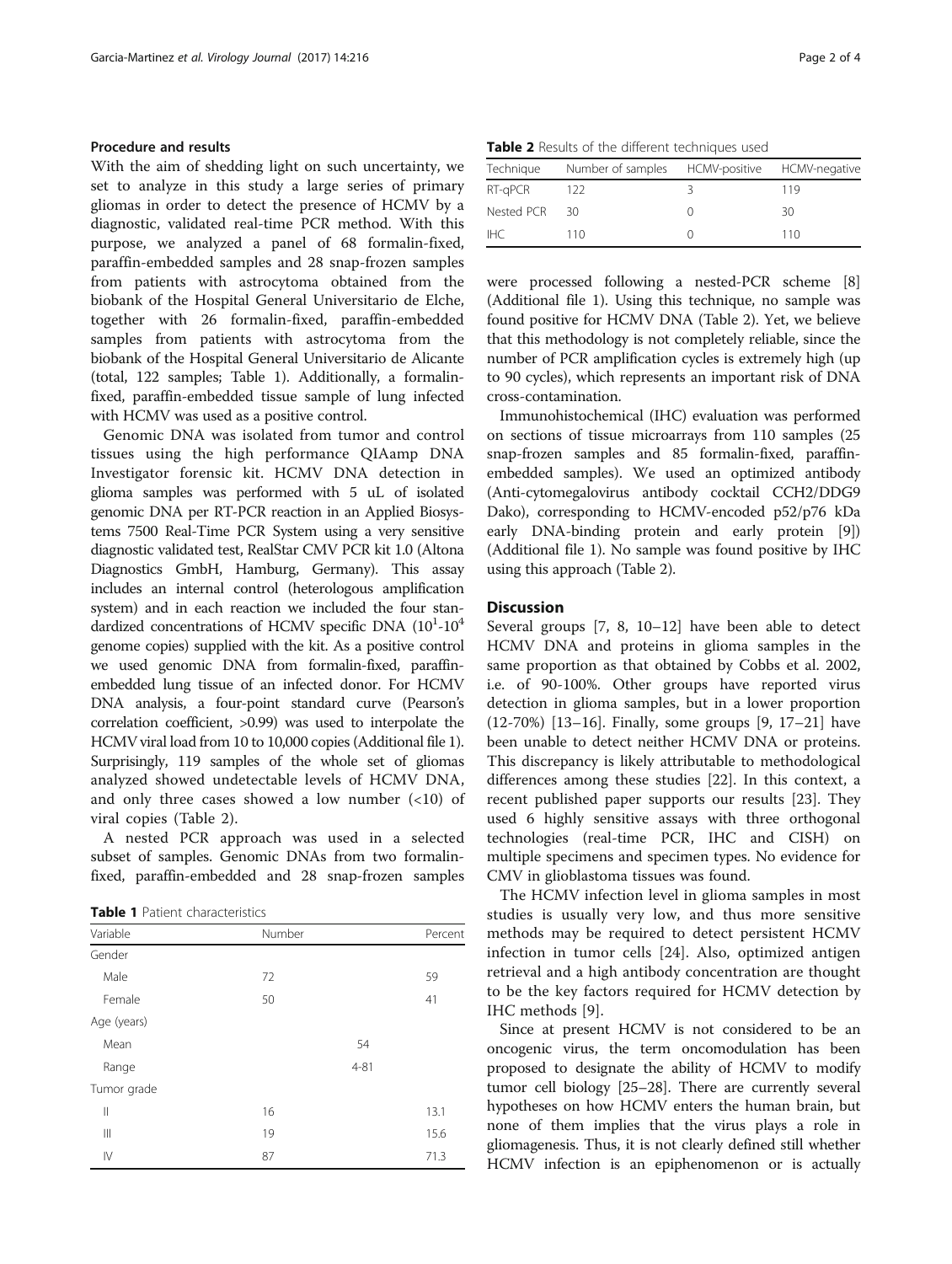<span id="page-2-0"></span>causative of this type of tumors [\[26\]](#page-3-0). Given that the infection rate is very low and no studies have yet attempted HCMV detection by means of transcriptomic or genomic DNA analyses using next-generation sequencing, it must be evaluated whether HCMV can by itself elicit oncogenic and immunosuppressive processes, and consequently whether this virus is actually a relevant therapeutic target in glioblastomas [\[22\]](#page-3-0). Also, despite there are numerous ongoing clinical trials, no evidence has been yet obtained on the biological efficacy of anti-viral agents on gliomas. It must also be taken into account that anti-viral treatments may also act in other ways independent of HCMV targeting, for instance by synergizing with chemotherapy and/or radiation therapies [[29](#page-3-0), [30\]](#page-3-0).

## **Conclusions**

In conclusion, there is currently a great controversy on the relationship between HCMV and gliomagenesis. A multicenter study is necessary in which a standardized methodology is used to unequivocally determine whether this virus is actually present in glioma samples. We believe that at present anti-viral treatments should not be used outside clinical trials in glioma patients. Our group has analyzed in this work a large number of samples using high specificity and sensitive methods, and as a result we have been unable to detect HCMV DNA and proteins in glioma samples. Therefore, arguments used so far to conclude that HCMV is an oncomodulator virus in gliomas must be in our view seriously reconsidered.

# Additional file

[Additional file 1:](dx.doi.org/10.1186/s12985-017-0885-3) Methodological details and proceduries. (DOCX 40 kb)

#### Abbreviations

HCMV: Human cytomegalovirus; IHC: Immunohistochemical; WHO: World Health Organization

## Acknowledgments

We thank Dr. José Martín-Nieto (Universidad de Alicante, Spain) and Dra. Gloria Peiro (Alicante University Hospital) for critically reviewing the manuscript. This study was supported by Biomedical Research Foundations of the Alicante University Hospital (FCVI HGUA Código E-04); and the Elche University Hospital (FIBElx 08/2010). The samples for this study come from the collections of tumors of the central nervous system of the biobanks of the Alicante University Hospital and Elche University Hospital within the Valencian Network of Biobanks.

#### Funding

The source of funding for this research has been FIBElx 10/8 (Recipient: Víctor M. Barberá).

#### Availability of data and materials

Not applicable.

#### Authors' contributions

AGM, EI, EO and VMB. Perform the experimental detection of CMV by Real-time PCR and Nested PCR. AGM and CA. Sample preparation and inmunohistochemistry. TQ and ARL. Selection of gliomas cases of and review of clinical data. AGM, JLS, and VMB. Concept, design and manuscript writing. All authors read and approved the final manuscript.

#### Ethics approval and consent to participate

The study complies with the Declaration of Helsinki and other applicable laws and received approval from the Local Ethics Committee (CEIC Hospital General Universitario de Alicante). All donors provided written informed consent that was freely given.

#### Consent for publication

Not applicable.

#### Competing interests

The authors declare that they have no competing interests.

## Publisher's Note

Springer Nature remains neutral with regard to jurisdictional claims in published maps and institutional affiliations.

#### Author details

<sup>1</sup>Molecular Genetics Laboratory, Elche University General Hospital, Alicante Institute for Health and Biomedical Research (ISABIAL - FISABIO Foundation), Alicante, Spain. <sup>2</sup>Department of Pathology, Alicante University General Hospital, Alicante Institute for Health and Biomedical Research (ISABIAL -FISABIO Foundation), Alicante, Spain. <sup>3</sup>Molecular Biopathology Unit, Provincial Hospital of Castellón, Castellón, Spain. <sup>4</sup>Medical Oncology Department, Elche University General Hospital, Elche, Spain.

#### Received: 16 August 2017 Accepted: 31 October 2017 Published online: 07 November 2017

#### References

- 1. Riemenschneider M. Molecular diagnostics of gliomas: state of the art. Acta Neuropathol. 2010;120(5):567–84.
- 2. Ohgaki H, Kleihues P. Genetic alterations and signaling pathways in the evolution of gliomas. Cancer Sci. 2009;100(12):2235–41.
- 3. Boeckh M. Complications, diagnosis, management, and prevention of CMV infections: current and future. Hematology Am Soc Hematol Educ Program. 2011;2011:305–9.
- 4. Mocarski ES Jr, Kemble GW. Recombinant cytomegaloviruses for study of replication and pathogenesis. Intervirology. 1996;39(5-6):320–30.
- 5. Britt W. Manifestations of human cytomegalovirus infection: proposed mechanisms of acute and chronic disease. Curr Top Microbiol Immunol. 2008;325:417–70.
- 6. Cobbs CS, et al. Human cytomegalovirus infection and expression in human malignant glioma. Cancer Res. 2002;62(12):3347–50.
- 7. Scheurer ME, et al. Detection of human cytomegalovirus in different histological types of gliomas. Acta Neuropathol. 2008;116(1):79–86.
- 8. Bhattacharjee B, Renzette N, Kowalik TF. Genetic analysis of cytomegalovirus in malignant gliomas. J Virol. 2012;86(12):6815–24.
- 9. Solomon IH, et al. Cytomegalovirus and glioblastoma: a review of evidence for their association and indications for testing and treatment. J Neuropathol Exp Neurol. 2014;73(11):994–8.
- 10. Mitchell DA, et al. Sensitive detection of human cytomegalovirus in tumors and peripheral blood of patients diagnosed with glioblastoma. Neuro-Oncology. 2008;10(1):10–8.
- 11. Rahbar A, et al. Low levels of human cytomegalovirus infection in Glioblastoma multiforme associates with patient survival; −a case-control study. Herpesviridae. 2012;3:3.
- 12. Libard S, et al. Human cytomegalovirus tegument protein pp65 is detected in all intra- and extra-axial brain tumours independent of the tumour type or grade. PLoS One. 2014;9(9):e108861.
- 13. Sabatier J, et al. Detection of human cytomegalovirus genome and gene products in central nervous system tumours. Br J Cancer. 2005;92(4):747–50.
- 14. Lucas KG, et al. The detection of CMV pp65 and IE1 in glioblastoma multiforme. J Neuro-Oncol. 2011;103(2):231–8.
- 15. Fonseca RF, et al. The prevalence of human cytomegalovirus DNA in gliomas of Brazilian patients. Mem Inst Oswaldo Cruz. 2012;107(7):953–4.
- 16. Ding D, et al. Does the existence of HCMV components predict poor prognosis in glioma? J Neuro-Oncol. 2014;116(3):515–22.
- 17. Lau SK, et al. Lack of association of cytomegalovirus with human brain tumors. Mod Pathol. 2005;18(6):838–43.
- 18. Poltermann S, et al. Lack of association of herpesviruses with brain tumors. J Neuro-Oncol. 2006;12(2):90–9.